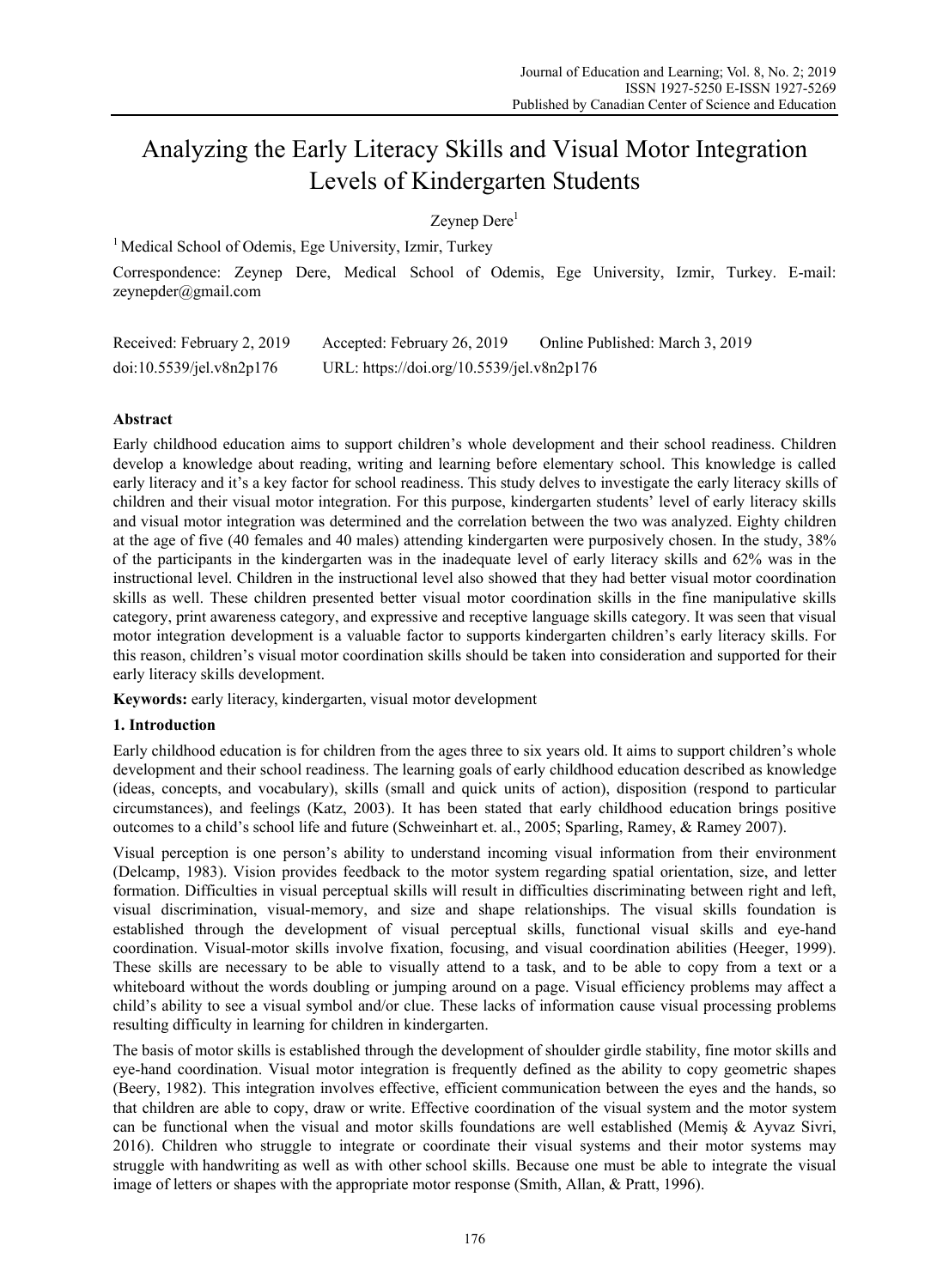Children might have varying levels of visual motor integration during kindergarten (Ercan, Ahmetoğlu, & Aral, 2016; Duman, 2016). Identifying specific skills of visual motor integration process, educators and specialists have been able to predict children's success in elementary school. Studies indicate that children who has better visual motor integration skills in early years, are more likely to have better social behavior, executive functioning, ability to pay attention, following directions, and staying on task later in the school years (Grissmer et al., 2010). A child not being able to visually discriminate between shapes would not be able to learn to read as quickly and easily as a child displaying ease in discriminating between shapes and letters (Sperling & Head, 2002).

Children are ready to learn naturally. Early childhood education aims to provide them with quality and valuable experiences. Through these experiences, children develop a knowledge about reading, writing and learning before elementary school. This knowledge is called early literacy (Neuman & Roskos, 1998). Early literacy skills include vocabulary, print motivation, print awareness, letter knowledge, phonological awareness and narrative skills (Roskos, Christie, & Richgels, 2003). These skills, including their relationship to one another, are critical in ensuring that children gain all of the preliminary skills and awareness they will need to become effective readers and writers (Rohde, 2015).

This study delves to investigate the early literacy skills of children and their visual motor integration. For this purpose, kindergarten students' level of early literacy skills and visual motor integration was determined and the correlation between the two was analyzed.

## **2. Methods**

The model of this research was relational screening model. Relational screening model aims to describe past or present conditions as they appear. There is no attempt to alter or influence the conditions in the study. The relationships that are found through the screening are relatively interpreted rather than a cause-and-effect relationship (Karasar, 2018). Kindergarten students' level of early literacy skills and visual motor integration is described and comparatively analyzed.

## *2.1 Population and Sampling*

The target population of the research is consisted of kindergarten students in Yozgat province, Turkey. The sample of the study was 80 children (40 girls and 40 boys) attending kindergarten classrooms. These students were at middle socioeconomic class located in the city centre of Yozgat. The method for chosing the samples was purposive sampling. Voluntary kindergarten students were selected to participate the study. Participants were randomly selected from seven kindergarten classrooms according to the gender equivalence.

#### *2.2 Data Collection Tools*

Beery Buktenica Developmental Visual-Motor Coordination Test was used in order to decide on children's visual motor integration levels. Early literacy assessment form was used to establish children's early literacy skills.

Beery Buktenica Developmental Visual-Motor Coordination Test was developed by Beery, Buktenica and Beery (2010). Demirler (2016) adapted this test to Turkish. This test prepared for all ages starts from page 4 for kindergarten children and the seventh question is for children at the age of five and above (Demirler & Arı, 2018). During visual motor coordination test, the maximum score of 30 can be achieved by a child.

Early literacy assessment form was developed by Koçak (2018) to determine and analyze the sub-dimensions of early literacy skills. Emerging literacy activities are compulsory educational activities for teachers to plan and apply. The definition and guidelines of the emerging literacy activities are presented for the teachers to plan and implement. Expected outcomes of the activities and targeted achievements are also listed. Early literacy assessment form was developed based on Ministry of Education's Early Childhood Education Program guideline (MoNE, 2013). There are three sub-categories related to visual motor integration in the form; fine motor skills, print awareness, and expressive and receptive language. Three-point Likert type scale was (inadequate, instructional, and independent levels) applied for the items.

## *2.3 Data Collection and Analysis*

Data regarding to children's visual motor development was collected using Beery Buktenica Developmental Visual Motor Coordination Test. All the children participating the study took the test separately for visual motor coordination test. Each session was at the length of 30–35 minutes. Right answers were given one point and wrong answers were given zero. When a child made three consecutive mistakes, the test was completed.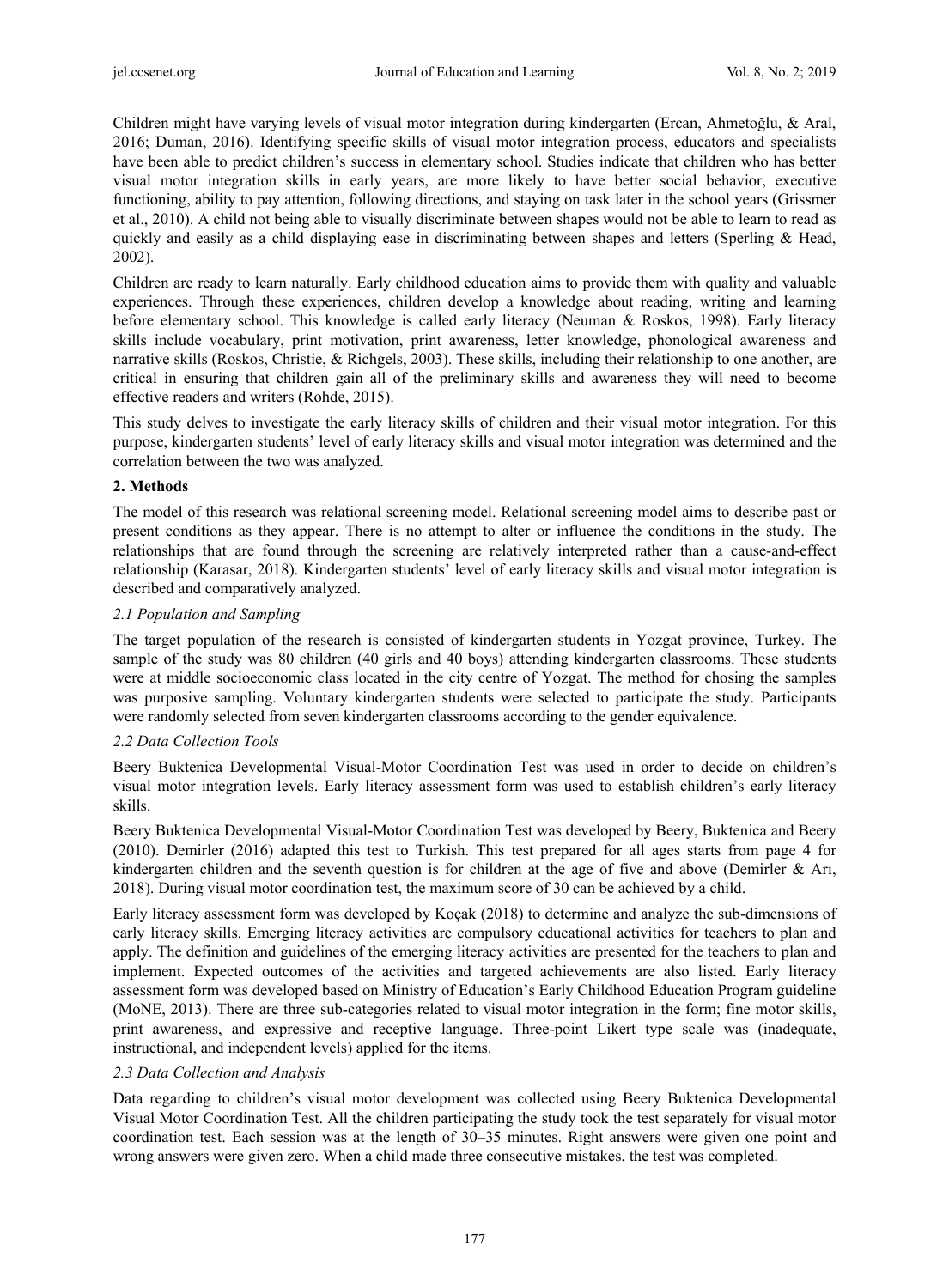Data regarding to children's early literacy skills was collected using Early Literacy Assessment Form. Each child was observed twice in different days during free play time, emerging literacy activity time and Turkish activity time. Inter observer reliability was .90 for each child for 30 minutes. Total observation period for each child was 180 minutes. For the test items, one point was given for the inadequate level, two point was given for the instructional level, and three point was given for the independent level.

To analyze the data SPSS (22.0) was conducted. Mean scores and standard deviations were used to present the descriptive data. To analyze the significant differences in sub-dimensions of early literacy levels (inadequate and instructional), the t-Test was used. In the study, there were no children found at the independent level. To analyze the correlation between visual motor integration and early literacy sub-dimension (fine manipulative, print awareness, and expressive and receptive language) the Pearson Correlation Coefficient Test was conducted.  $p<0.01$  level was measured as significant for the statistical analysis and interpretation.

#### **3. Results**

This study analyzed the early literacy and visual motor coordination levels of the kindergarten students.

Table 1. Early literacy levels of the kindergarten students

| Early literacy skill levels |    | $\%$              |
|-----------------------------|----|-------------------|
| Inadequate level            | 30 | 38                |
| Instructional level         | 50 | 62                |
| Independent level           |    |                   |
| Total                       | 80 | $^{\prime\prime}$ |

Table 1 shows the early literacy levels of the kindergarten children. The study showed that 30 students (38%) were in the inadequate early literacy level, and 50 students (62%) were in the instructional level. It was also observed that none of the students were in the independent early literacy level. This result could be considered typical for kindergarten students because they are still in the process of learning.

Table 2. Early literacy skills of the kindergarten students

| Sub-Dimension                     | N  | $\overline{x}$ | S    | t       |         |
|-----------------------------------|----|----------------|------|---------|---------|
| Fine manipulative                 |    |                |      |         |         |
| Inadequate level                  | 32 | 1.31           | 0.37 | $-2.63$ | $.001*$ |
| Instructional level               | 48 | 2.15           | 0.45 |         |         |
| Total                             | 80 |                |      |         |         |
| <i>Print awareness</i>            |    |                |      |         |         |
| Inadequate level                  | 30 | 1.34           | 0.39 | $-2.60$ | $.001*$ |
| Instructional level               | 50 | 1.92           | 0.42 |         |         |
| Total                             | 80 |                |      |         |         |
| Expressive and receptive language |    |                |      |         |         |
| Inadequate level                  | 28 | 1.44           | 0.35 | $-2.59$ | $.000*$ |
| Instructional level               | 52 | 1.87           | 0.43 |         |         |
| Total                             | 80 |                |      |         |         |

*Note.* p<0.01.

Table 2 presents the sub-dimensions of early literacy skills of the kindergarten children. The arithmetic mean score of the fine manipulative skills of the inadequate level students was found as 1.31, and 2.15 for the instructional level. Instructional level students had significantly  $(p<0.01)$  higher fine manipulative skills according to inadequate level children. The arithmetic mean score of the print awareness skills of the inadequate level students was found as 1.34, and 1.92 for the instructional level. Instructional level students had significantly  $(p<0.01)$  greater print awareness skills according to inadequate level students. In addition, the arithmetic mean score of the expressive and receptive language skills of the inadequate level students was 1.44, and 1.87 for the instructional level in the study. Instructional level students had significantly  $(p<0.01)$  higher expressive and receptive language skills when compared to inadequate level children.

These results have showed that children with better early literacy skills. These children also had better achievements in all three sub-dimensions of early literacy (fine manipulative, print awareness, and expressive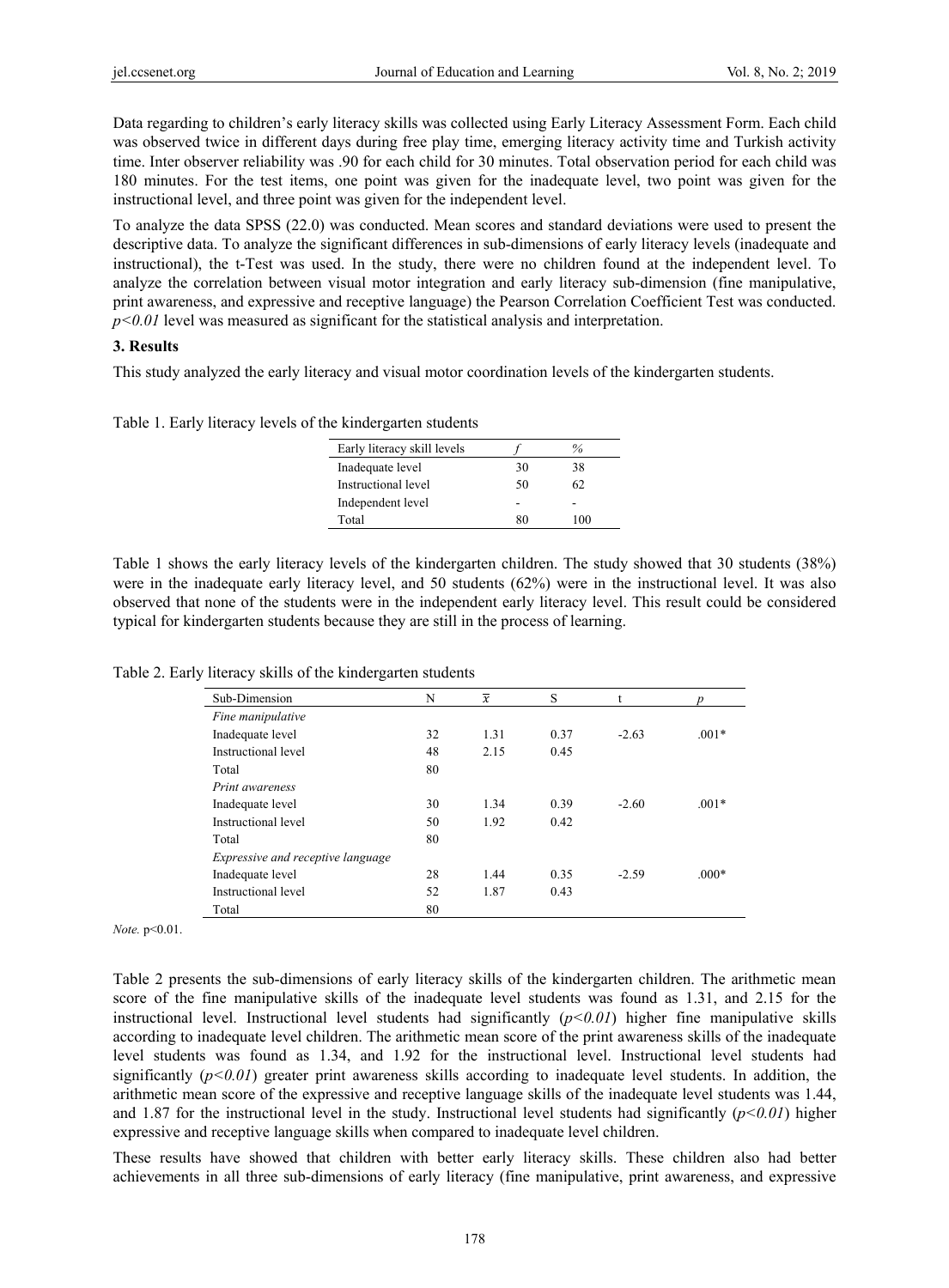and receptive language). The results of t-Tests also showed that kindergarten students' skill levels were significantly different in all groups of sub-dimensions.

|  |  | Table 3. Early literacy skills and visual motor coordination of the kindergarten students |  |  |
|--|--|-------------------------------------------------------------------------------------------|--|--|
|  |  |                                                                                           |  |  |

| Visual motor coordination |    | x     |      |        |         |
|---------------------------|----|-------|------|--------|---------|
| Inadequate level          | 30 | 13.23 | 2.43 | $-315$ | $.001*$ |
| Instructional level       | 50 | 16.47 | 2.17 |        |         |
| Total                     |    |       |      |        |         |

*Note.* p<0.01.

Table 3 shows the visual motor coordination of the kindergarten children when analyzed in terms of early literacy skill levels. Inadequate level children's arithmetic mean was found as 13.23 for visual motor coordination. This measurement was 16.47 for the instructional level children. The visual motor coordination of the instructional level children is significantly better (*p<0.01*) according to inadequate level students.

Table 4. Pearson correlation scores of early literacy skills and visual motor coordination

|                                                                       |                           | Fine manipulative | Print awareness | Expressive and receptive language |
|-----------------------------------------------------------------------|---------------------------|-------------------|-----------------|-----------------------------------|
|                                                                       | Visual motor coordination | $.86*$            |                 |                                   |
| $\lambda^{T}$ $\rightarrow$ $\lambda^{T}$ $\rightarrow$ $\lambda^{T}$ |                           |                   |                 |                                   |

*Note.* p<0.01.

Table 4 shows the Pearson Correlation Coefficient values of early literacy sub-dimension skills (fine manipulative, print awareness, and expressive, and receptive language) and visual motor coordination. The analysis indicated that there was significant correlation between visual motor coordination and fine manipulative skills (.86), and visual motor coordination and print awareness skills (.82). Results presented that there was moderate level (.47) correlation between visual motor coordination and expressive and receptive language skills. According to these results, two of the children's early literacy skills (fine manipulative, and print awareness) had significant correlation with the visual motor coordination skills. One of the early literacy skills, expressive and receptive language, showed moderate level of correlation. It can be stated that expressive and receptive language skills depend on more learning experiences.

## **4. Conclusion and Discussion**

The purpose of this study was to examine the early literacy skills of five years old kindergarten children and their visual motor integration. Whether there was a correlation between early literacy skills and visual motor integration was also examined. It has been found that 38% of the participants in the study were in the inadequate level and 62% were in the instructional level of early literacy skills. The children in the instructional level had greater values for visual motor coordination skills as well. These children presented better visual motor coordination skills in the fine manipulative skills category, print awareness category, and expressive and receptive language skills category. The Pearson Correlation Coefficient value was significant when it comes to fine manipulative skills and print awareness regarding to visual motor coordination. However, this value was moderate in terms of expressive and receptive language skills.

Other researchers found results supporting most of the findings of this study. In their research Erdoğan, Özen Altınkaynak and Erdoğan (2013) found that kindergarten teachers gave priority to teach fine manipulative skills. These activities naturally support visual motor coordination as well. On the other hand, it has been stated that educational activities supporting phonological awareness of children were weak (Koçak, 2018; Patterson, 2002). However, studies showed that there is a very strong correlation between phonological awareness and print awareness (Ferah, 2001; Sperling & Head, 2002; Memiş & Ayvaz Sivri, 2016). Visual motor coordination is one of the key aspects of print awareness and reading (Kavale & Forness, 2000; Thompson, 1975; Arıkök, 2001). Supporting these findings, this study showed significant relation for print awareness and visual motor coordination; and yet, moderate relation for expressive and receptive language skills.

According to the gained outcomes, the visual motor coordination skills are valuable elements to encourage kindergarten children's early literacy skills. For children's later success in school, early literacy skills are important factors (Delcamp, 1983; Koçak, 2018). As a conclusion, children's visual motor coordination skills should be taken into consideration and supported for their early literacy skills development.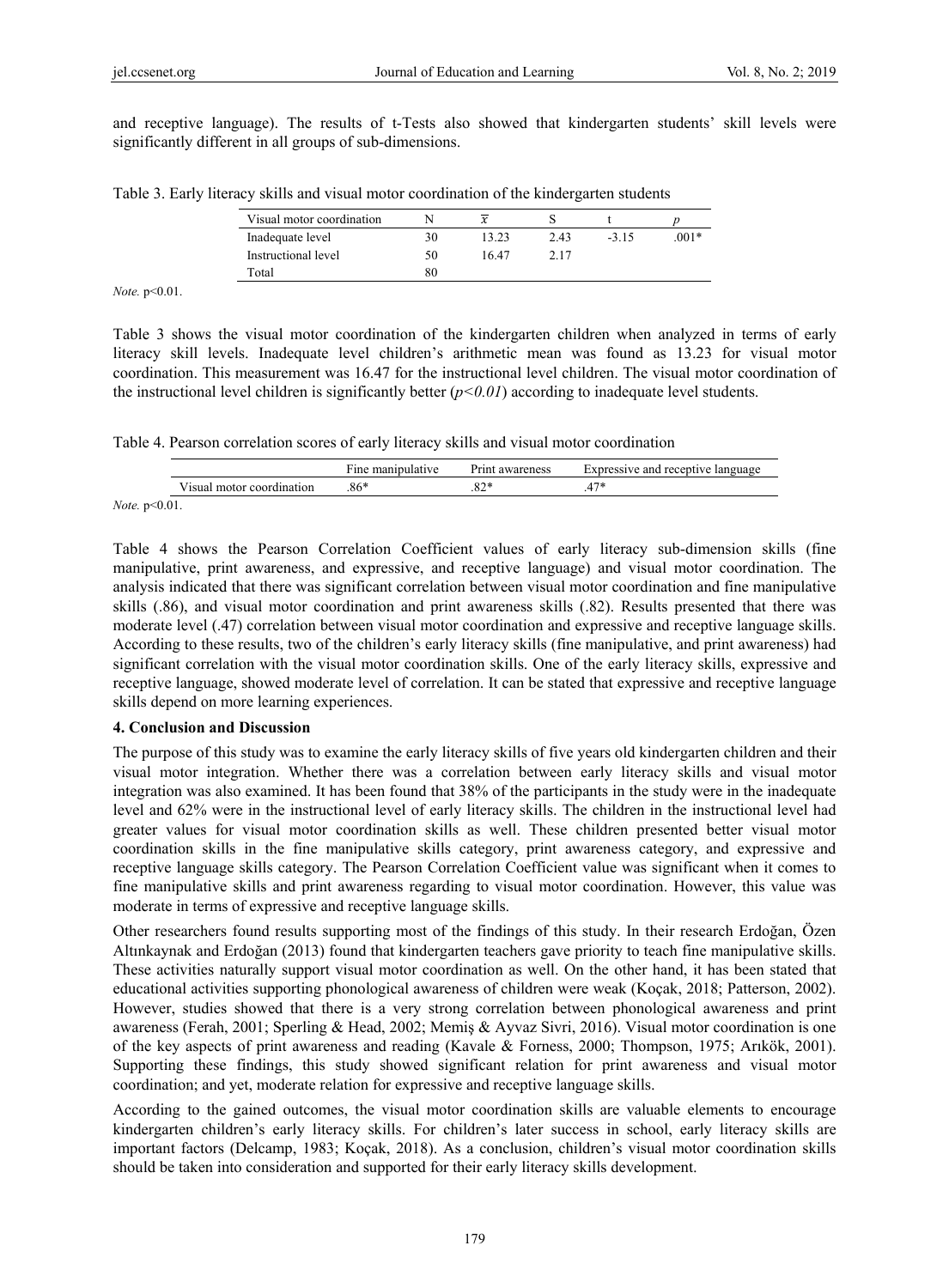#### **References**

- Arıkök, İ. (2001). *Beş-altı yaş çocuklarında görsel algı eğitiminin okuma olgunluğuna olan etkisinin incelenmesi*. Yayımlanmamış yüksek lisans tezi, Gazi Üniversitesi, Ankara.
- Beery, K. E. (1982). *Revised administration, scoring, and teaching manual for the Developmental Test of Visual-Motor Integration.* Cleveland, OH: Modern Curriculum Press.
- Beery, K., Buktenica, N., & Beery, N. (2010). *Beery-Buktenica Developmental Test of Visual-Motor Integration, Sixth Edition* (BEERY™ VMI). Pearson.
- Delcamp, L. N. (1983). *Relationships among conservation abilities, auditory and visual perception skills and school achievement of first grade students*. Unpublished master's thesis, University of Florida.
- Demirler, Ö. F. (2016). *36–79 aylık çocuklar üzerinde uygulanan Beery-Buktenika gelişimsel görsel motor koordinasyon testinin geçerlik ve güvenirlik çalışması*. Yayımlanmamış yüksek lisans tezi, Okan Üniversitesi, Istanbul.
- Demirler, Ö. F., & Arı, M. (2018). Beery-Buktenika gelişimsel görsel motor koordinasyon testinin 36–79 aylık çocuklara uyarlanması. *Turkish Journal of Primary Education*, *3*(1), 1–18.
- Duman, G. (2016). *Okul öncesi eğitimde beden eğitimi ve oyun*. Eğiten: Ankara.
- Ercan, Z. G., Ahmetoğlu, E., & Aral, N. (2016). Görsel algı eğitiminin beş-altı yaş grubu çocukların görsel motor bütünlük becerilerine etkisi. *The Journal of Academic Social Science Studies*, *48*, 319–332. https://doi.org/10.9761/JASSS3506
- Erdoğan, T., Özen, A., & Erdoğan. (2013). Okul öncesi öğretmenlerinin okuma-yazmaya hazırlığa yönelik yaptıkları çalışmaların incelenmesi. *İlköğretim Online*, *12*, 4.
- Ferah, A. (2001). *Her yönüyle Türkçe ilkokuma yazma*. İstanbul: M.E.B Yayınları.
- Grissmer, D., Grimm, K. J., Aiyer, S. M., Murrah, W. M., & Steele, J. S. (2010). Fine motor skills and executive function both contribute to kindergarten achievement. *Author Manuscript*, *83*(4), 1229–1244. https://doi.org/10.1111/j.1467-8624.2012.01768.x
- Heeger, D. J. (1999). Linking visual perception with human brain activity. *Current Opinion in Neurobology*, *9*, 474–479. https://doi.org/10.1016/S0959-4388(99)80071-3
- Karasar, N. (2018). *Bilimsel araştırma yöntemi*. Nobel: Ankara.
- Katz, R. (2003). Life expectancy for children with cerebral palsy and mental retardation: Implications for life care planning. *Neuro Rehabilitation*, *18*, 261–270.
- Kavale, K., & Forness, S. (2000). Auditory and visual perception processes and reading ability: a quantitative reanalysis and historical interpretation. *Learning Disability Quarterly*, *23*, 253–270. https://doi.org/10.2307/1511348
- Koçak, M. (2018). *Okul öncesi eğitimde kullanılan okuma yazmaya hazırlık etkinlik planlarının incelenmesi*. Yayımlanmamış yüksek lisans tezi, Gazi Üniversitesi, Ankara.
- Memiş, A., & Ayvaz, S. D. (2016). The analysis of reading skills and visual perception levels of first grade Turkish students. *Journal of Education and Training Studies*, *4*(8), Redfame Pub. https://doi.org/10.11114/jets.v4i8.1663
- MoNE. (2013). *Early childhood education program*. Ministry of Education, Ankara.
- Neuman, S. B., & Roskos, K. A. (1998). *Children achieving: best practices in early literacy*. International Reading Association, Newark, DE.
- Patterson, J. R. (2002). *Teacher Beliefs and Practices in Preschool Literacy Instruction*. Unpublished Doctoral Dissertation, University of Illinois at Chicago.
- Rohde, L. (2015). The comprehensive emergent literacy model: early literacy in context. *Research Article*, *23*. https://doi.org/10.1177/2158244015577664
- Roskos, K. A., Christie, J. F., & Richgels, D. J. (2003). The essentials of early literacy instruction. *Teaching and Learning About Early Literacy*, 52–60.
- Schweinhart, L. J., Montie, J., Xiang, Z., Barnett, W. S., Belfield, C. R., & Nores, M. (2005*)*. Lifetime effects: The High/Scope Perry Preschool study through age 40. *Monographs of the High/Scope Educational Research Foundation*, *14*. Ypsilanti, MI: High/Scope Press